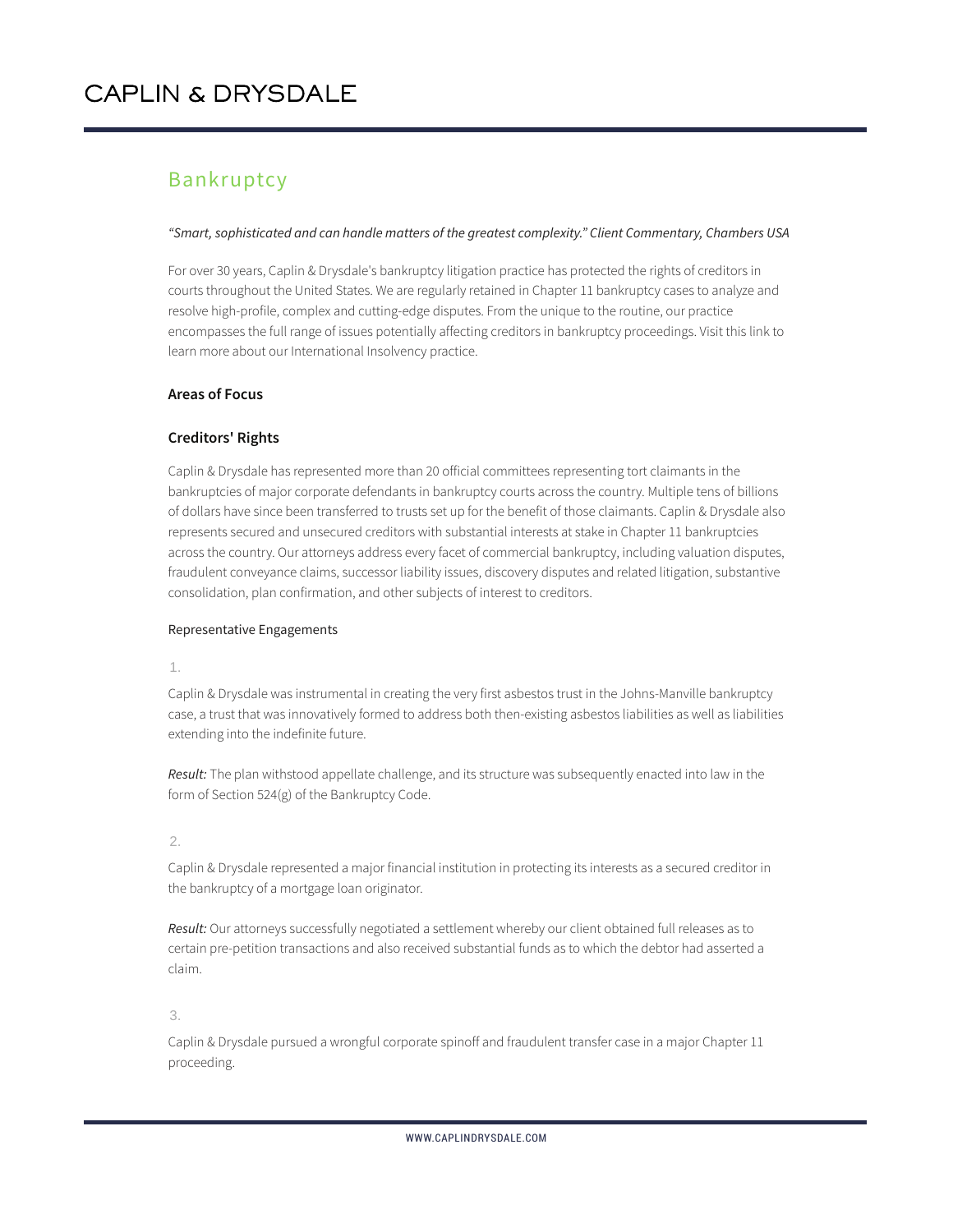*Result:* Compensation estimated at over \$1 billion dollars was recovered.

#### 4.

Claimants injured by chemical exposure retained Caplin & Drysdale to protect their interests when their defendant corporation filed for bankruptcy.

*Result:* Our attorneys negotiated an agreement providing for a payment of tens of millions of dollars to settle those claims.

#### 5.

Caplin & Drysdale represented plaintiffs against a company who contended that plaintiffs' claims for more than \$60 million in environmental clean-up costs had been discharged in the company's earlier bankruptcy reorganization.

*Result:* We achieved summary judgment in favor of the plaintiffs and their claims were preserved.

#### 6.

Caplin & Drysdale represented over 1,000 asbestos personal injury claimants who were named as defendants in an adversary proceeding brought by debtors, who sought a declaratory judgment that they were not liable for the asbestos-related liabilities of a former affiliate.

*Result:* After a trial in the bankruptcy court and an appeal to the district court, the litigation was settled for over \$390 million for the benefit of the asbestos victims of the affiliate.

7.

Caplin & Drysdale represented the Official Committee of Unsecured Creditors holding Asbestos-Related claims in the Motors Liquidation Company (formerly known as General Motors) bankruptcy, in which proofs of claim for billions of dollars of asbestos and non-asbestos unsecured claims were filed. Caplin & Drysdale also represents the MLC Trust Advisory Committee for the Asbestos Trust.

#### **International Insolvency**

Increasingly, as markets become global, commercial insolvency cases in the United States are taking on a cross-border dimension. In 2005, the United States Congress added Chapter 15 to the Bankruptcy Code, which incorporates the Model Law on Cross-Border Insolvency adopted in other countries. In addition, foreign debtors with assets in the U.S. are eligible to reorganize and discharge their debts under Chapter 11 of the Bankruptcy Code.

In this environment, international companies, who may be unfamiliar with U.S. bankruptcy law and procedures, are nonetheless looking to protect their interests. Caplin & Drysdale's highly skilled insolvency practitioners can help. Our firm has represented creditors and official creditors committees in the Chapter 11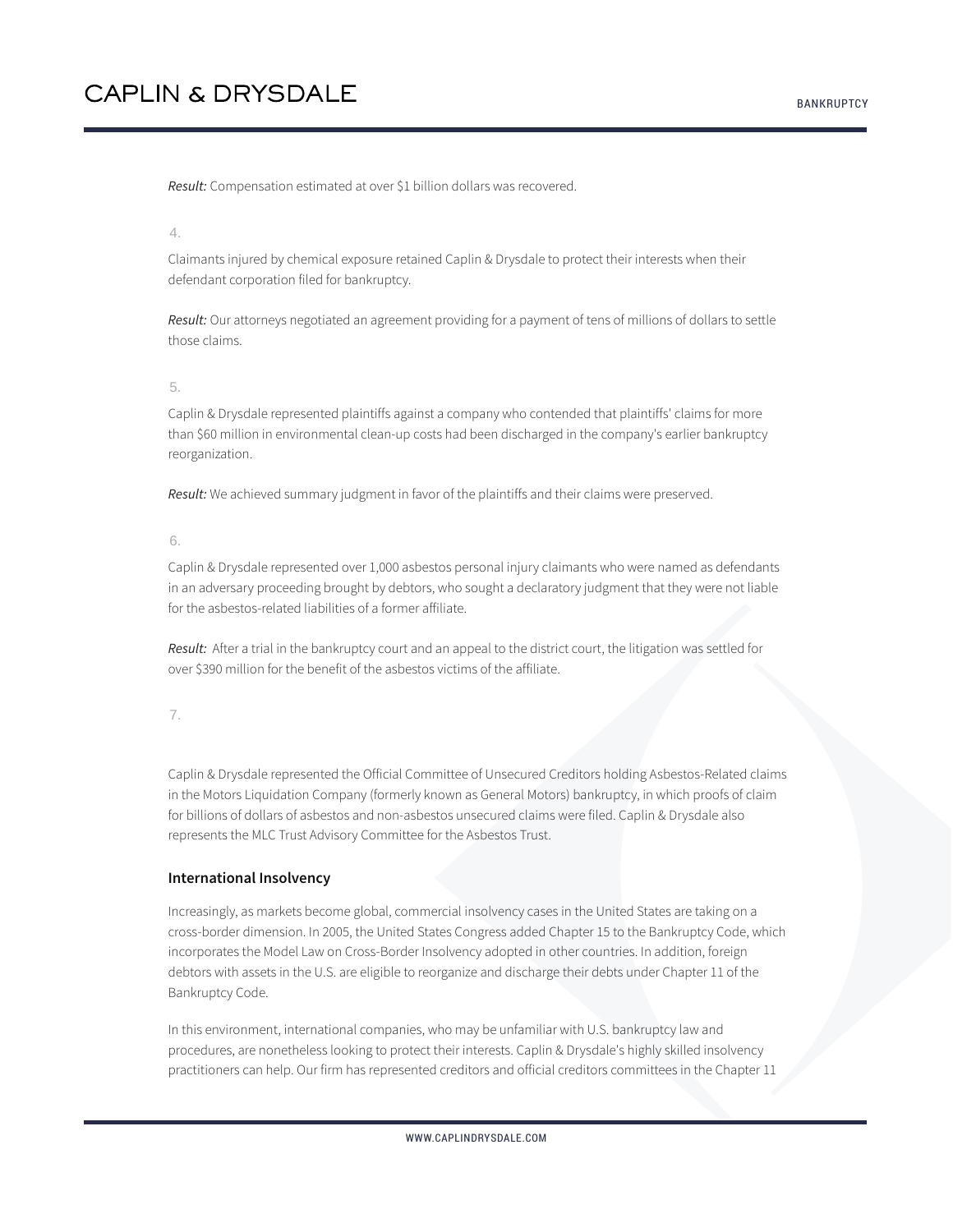reorganizations of non-U.S. debtors. In addition, our firm has worked with practitioners outside the U.S. to obtain foreign recognition of orders and judgments of the U.S. bankruptcy court and to negotiate and structure financial transactions involving assets in multiple countries.

We have also worked with overseas counsel in coordinating the conduct of litigation filed outside the U.S.. Our emphasis on close communications with clients, relatively lean staffing, and hands-on involvement by senior lawyers is key to our group's success in delivering legal services of the highest quality at an excellent value.

#### **Related Practices**

Complex Litigation

#### **News & Insights**

#### NEWS

*Chambers USA* Recognizes Caplin & Drysdale Attorneys in 2022 Edition Awards & Rankings | 06.03.2022

Super Lawyers® Recognizes Caplin & Drysdale Attorneys Among Washington's Top Lawyers Awards & Rankings | 05.02.2022

National Law Journal Quotes Kevin Maclay's Senate Hearing Testimony on Texas Two-Step *National Law Journal*, 02.09.2022

Kevin Maclay Testifies Before Senate Judiciary Committee on Abusing Chapter 11 02.08.2022

Law360 Quotes Kevin Maclay on Mass Tort Chapter 11 Case *Law360*, 02.08.2022

Caplin & Drysdale Appoints Third Female President Ann McMillan *Caplin & Drysdale*, 12.01.2021

Caplin & Drysdale Earns 10 Tier 1 Practice-Area Rankings in 12th Edition of *U.S. News – Best Law Firms®* Awards & Rankings | *U.S. News & World Report*, 11.04.2021

Caplin & Drysdale Welcomes Allegra Kauffman *Caplin & Drysdale*, 10.25.2021

New York Law Journal Quotes Jeffrey Liesemer on Purdue Pharma Case *New York Law Journal*, 10.14.2021

Caplin & Drysdale Announces the Election of Two New Members 10.01.2021

Law360 Quotes Todd Phillips on Aldrich Pump Asbestos Deal *Law360*, 09.30.2021

Caplin & Drysdale Attorneys Listed as "Best Lawyers In America" Awards & Rankings | 08.19.2021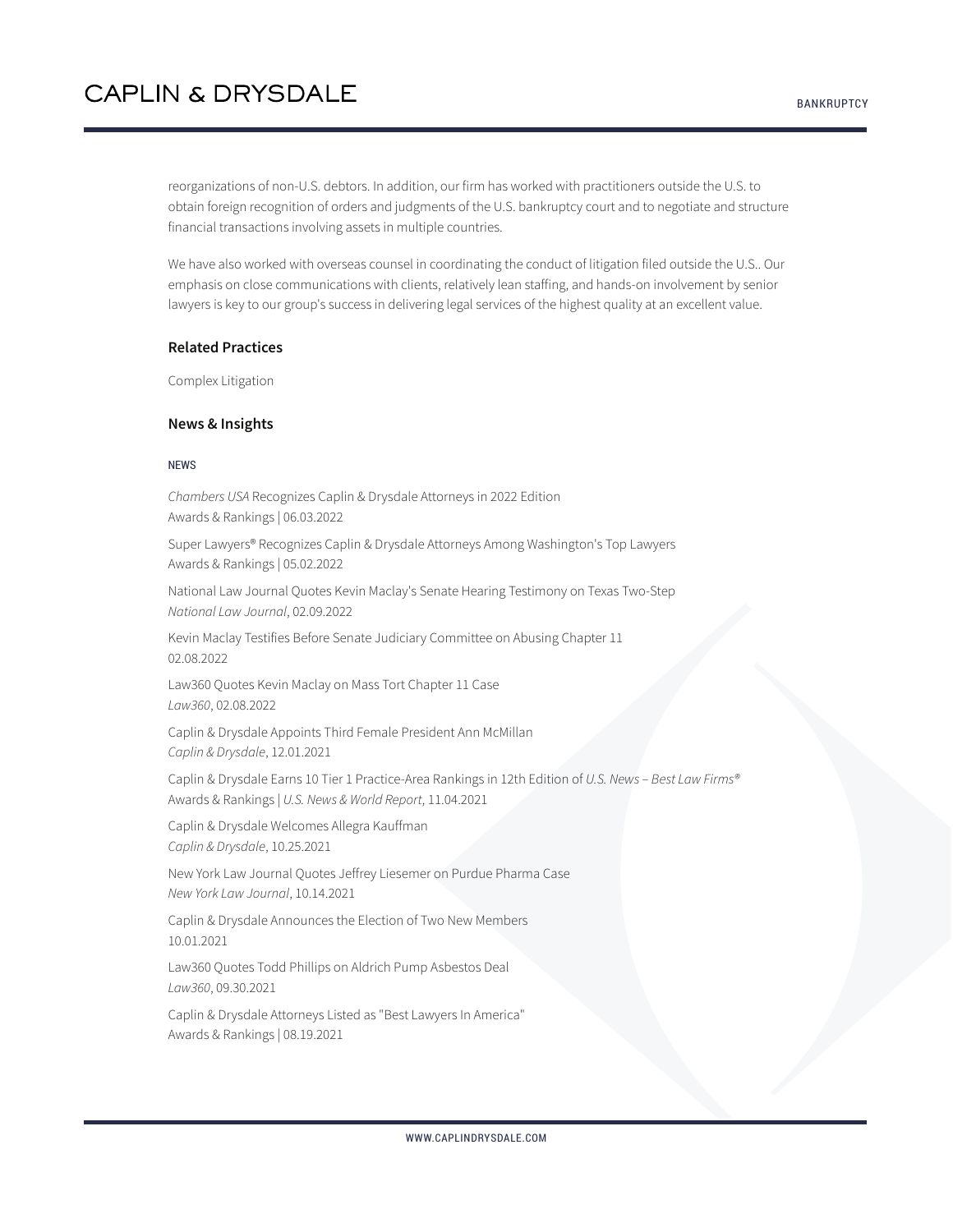Caplin & Drysdale Welcomes Shamara James 07.20.2021 *Chambers USA* Recognizes Caplin & Drysdale Attorneys Awards & Rankings | 05.20.2021 Super Lawyers® Names Caplin & Drysdale Attorneys Among D.C.'s Most Prominent Practitioners Awards & Rankings | *Super Lawyers*, 04.29.2021 Caplin & Drysdale Welcomes Shah Raafi 03.03.2021 Tier 1 Rankings for Caplin & Drysdale's Practice Groups in U.S. News – Best Law Firms' List Awards & Rankings | *U.S. News & World Report*, 11.05.2020 Caplin & Drysdale Welcomes Lucas Self 11.02.2020 Kevin Maclay Speaks to Bloomberg on Purdue Pharma Settlement *Bloomberg Law*, 10.22.2020 Kevin Maclay Speaks to Law360 on Mallinckrodt Bankruptcy *Law360*, 10.14.2020 WSJ Quotes Kevin Maclay on Mallinckrodt Bankruptcy *The Wall Street Journal*, 10.14.2020 Caplin & Drysdale Welcomes Monty Crawford 10.13.2020 Caplin & Drysdale Earns Top Ranking in 2021 "Best Lawyers in America" Awards & Rankings | *U.S. News & World Report*, 08.20.2020 *Chambers USA* Recognizes Caplin & Drysdale Attorneys Awards & Rankings | 05.05.2020 Caplin & Drysdale D.C. Attorneys are Recognized by Super Lawyers® Awards & Rankings | *Super Lawyers*, 05.04.2020 Caplin & Drysdale Welcomes Katy Zendeh 02.10.2020 Caplin & Drysdale Promotes Kevin M. Davis to Of Counsel 01.28.2020 Caplin & Drysdale Earns Top-Tier "Best Law Firms" Rankings in 10th Edition of U.S. News – Best Lawyers Awards & Rankings | *U.S. News & World Report*, 11.01.2019 Caplin & Drysdale Welcomes Jonathan Black, George O'Connor, and Sarah Racicot 09.25.2019 Caplin & Drysdale Attorneys Listed as "Best Lawyers In America" Awards & Rankings | 08.15.2019 Caplin & Drysdale Welcomes Nathaniel Miller 04.30.2019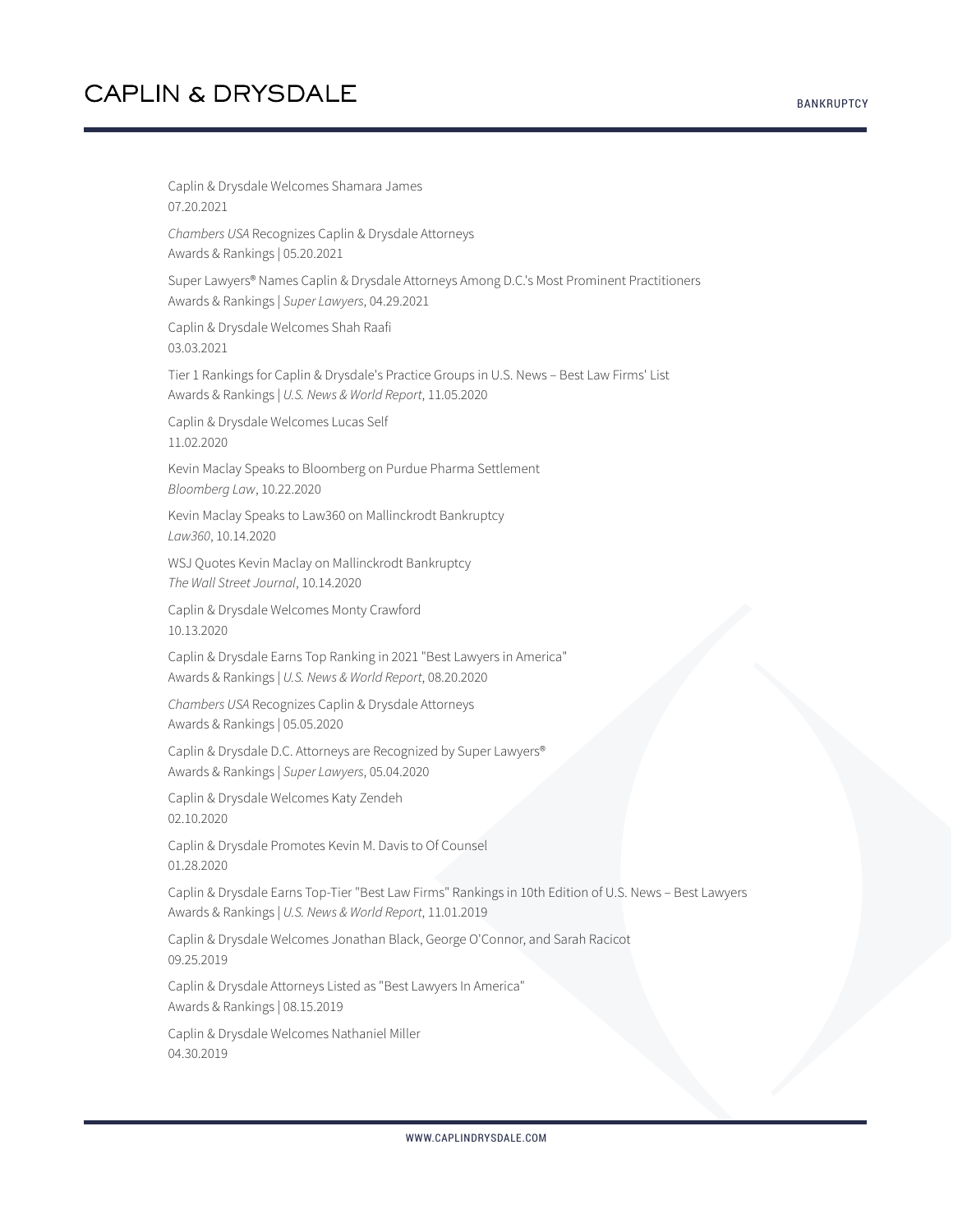Caplin & Drysdale Attorneys Recognized Once Again by *Chambers USA* Awards & Rankings | *Chambers USA*, 04.25.2019 Super Lawyers® Recognizes 22 Caplin & Drysdale Attorneys in D.C. Awards & Rankings | *Super Lawyers*, 04.22.2019 Caplin & Drysdale Earns 11 Tier 1 Practice-Area Rankings in Ninth Edition of *U.S. News – Best Law Firms®* Awards & Rankings | *U.S. News & World Report*, 11.01.2018 Law360 Quotes Kevin Maclay: PG&E Fire Liability Has California Considering Chapter 11 Alternative *Law360*, 08.17.2018 Caplin & Drysdale Improves Ranking in 2019 "Best Lawyers in America" Awards & Rankings | 08.15.2018 VIDEO: Jeffrey Liesemer Featured in IR Global Interview on U.S. Insolvency Practices and Procedures *IR Global*, 07.18.2018 *Chambers USA* Recognizes 10 Caplin & Drysdale Lawyers as "Leaders in Their Fields" Awards & Rankings | *Chambers USA*, 05.03.2018 18 Caplin & Drysdale Attorneys Recognized by Super Lawyers in D.C. 04.23.2018 Caplin & Drysdale Litigators "Recommended" in 2018 Benchmark Litigation Awards & Rankings | *Benchmark Litigation*, 11.28.2017 Tier 1 Rankings for Caplin & Drysdale's Legal Services in 2018 U.S. News – Best Law Firms' List Awards & Rankings | *U.S. News & World Report*, 11.01.2017 Caplin & Drysdale Welcomes Caroline Parke 09.09.2017 Caplin & Drysdale Earns Top Ranking in 2018 "Best Lawyers in America" Awards & Rankings | 08.15.2017 Caplin & Drysdale Lawyers Improve Their 2017 Chambers' Rankings Awards & Rankings | *Chambers USA*, 06.02.2017 Caplin & Drysdale Lawyers Listed Among D.C.'s Most Prominent Practitioners Awards & Rankings | *Super Lawyers*, 04.27.2017 Northern Virginia Magazine Names Beth Kaufman and Jeffrey Liesemer "Top Lawyers" for 2016 Awards & Rankings | *Northern Virginia Magazine*, 11.22.2016 Caplin & Drysdale's Core Legal Services Earn Tier 1 Rankings in "Best Law Firms" for 2017 Awards & Rankings | *U.S. News & World Report*, 11.02.2016 Clients and Peers Recommend 4 Caplin & Drysdale Litigators in 2016 Benchmark Litigation Awards & Rankings | *Benchmark Litigation*, 10.03.2016

Best Lawyers in America Lists 18 Caplin & Drysdale Attorneys Awards & Rankings | *U.S. News & World Report*, 08.15.2016

Caplin & Drysdale Listed Among "Above the Law's" Top Law Firm Bankruptcy Practices Awards & Rankings | *Above the Law*, 06.23.2016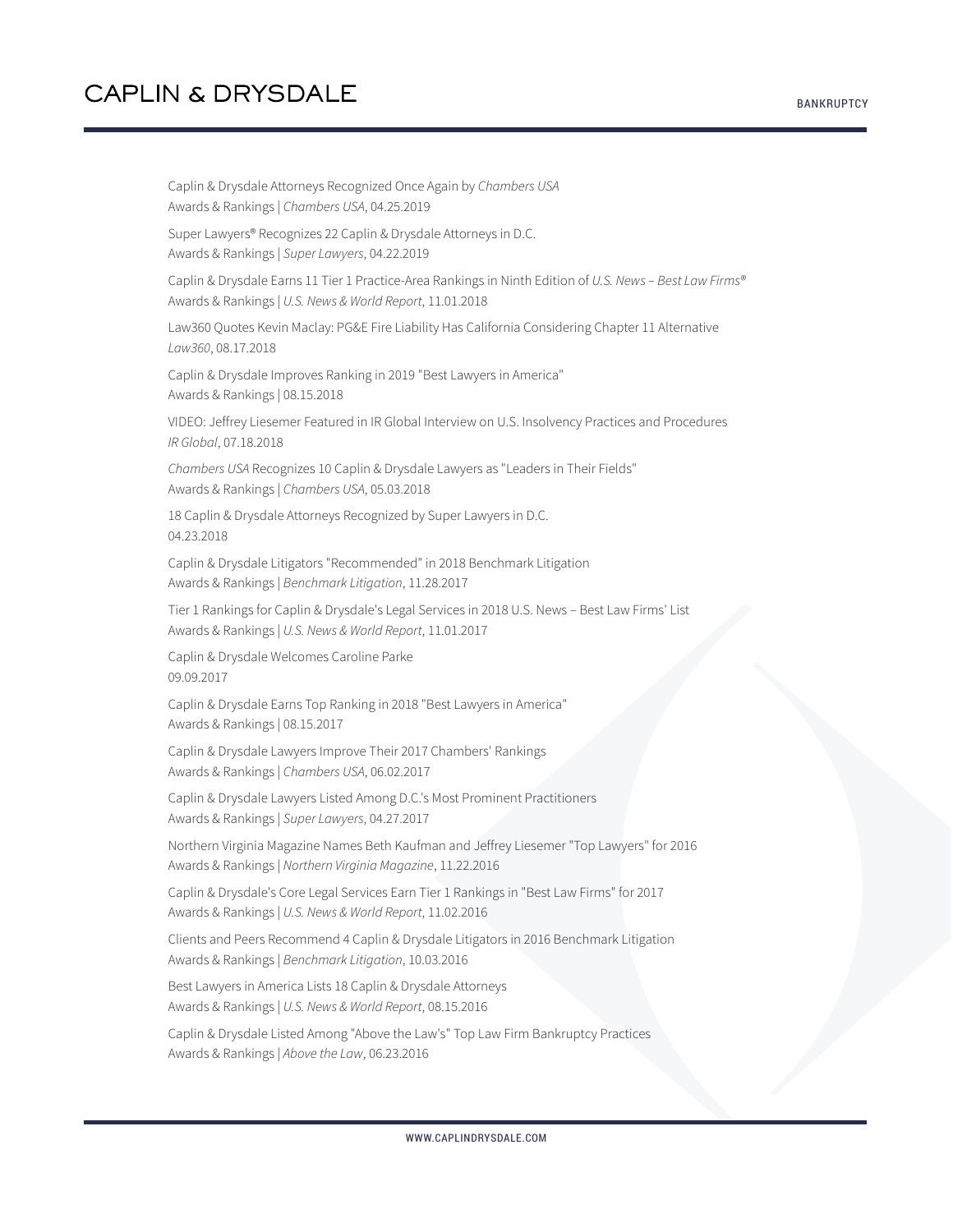Caplin & Drysdale Listed Among Top Lawyers for Tax, Bankruptcy, Estate Planning and Political Law Awards & Rankings | *Chambers USA*, 06.01.2016

Jeffrey Liesemer Comments on Federal Court Clashes *The Deal Pipeline*, 05.13.2016

Super Lawyers Recognizes Caplin & Drysdale Lawyers from Several Practice Areas Awards & Rankings | *Super Lawyers*, 04.26.2016

Caplin & Drysdale Promotes Attorneys in D.C. and New York Press Releases | *Caplin & Drysdale*, 02.01.2016

Washingtonian Names Caplin & Drysdale Attorneys Among Washington's Top Lawyers Both | 11.19.2015

U.S. News & World Report Lists Caplin & Drysdale in "Best Law Firms" for 2016 Awards & Rankings | 11.02.2015

Caplin & Drysdale Named Top Tier Firm for Tax Controversy Both | 06.08.2015

Clients and Peers Distinguish Caplin & Drysdale in Chambers' Rankings Awards & Rankings | *Chambers USA*, 05.19.2015

Super Lawyers Lists Caplin & Drysdale Lawyers Both | *Caplin & Drysdale*, 04.23.2015

Caplin & Drysdale's Complex Litigation Group Earns Listing in 2015 Benchmark Litigation Awards & Rankings | *Benchmark Litigation*, 11.10.2014

Caplin & Drysdale Receives High Rankings from 2015 U.S. News-Best Law Firms Awards & Rankings | *U.S. News - Best Lawyers*, 11.04.2014

Caplin & Drysdale Lawyers Earn Best Lawyers Ranking Awards & Rankings | 08.21.2014

With Its Founders, Caplin & Drysdale Celebrates 50 Years of Excellence Press Releases | *Caplin & Drysdale*, 07.23.2014

Clients and Peers Recommend Caplin & Drysdale in 2014 Legal 500 Ranking Awards & Rankings | *The Legal 500*, 07.01.2014

Caplin & Drysdale Earns Top Honors in 2014 Chambers USA Awards & Rankings | *Chambers USA*, 05.28.2014

The Washington Post Lists Caplin & Drysdale Attorneys Among the Top Attorneys in D.C. Awards & Rankings | *The Washington Post*, 04.30.2014

Caplin & Drysdale Strengthens Global Tax and Litigation Services Press Releases | 01.08.2014

Caplin & Drysdale's Complex Litigation Group Listed as Highly Recommended by Benchmark Litigation Awards & Rankings | *Benchmark Litigation*, 10.28.2013

19 Caplin & Drysdale Attorneys Achieve Best Lawyers in America Ranking Awards & Rankings | *U.S. News & World Report*, 10.21.2013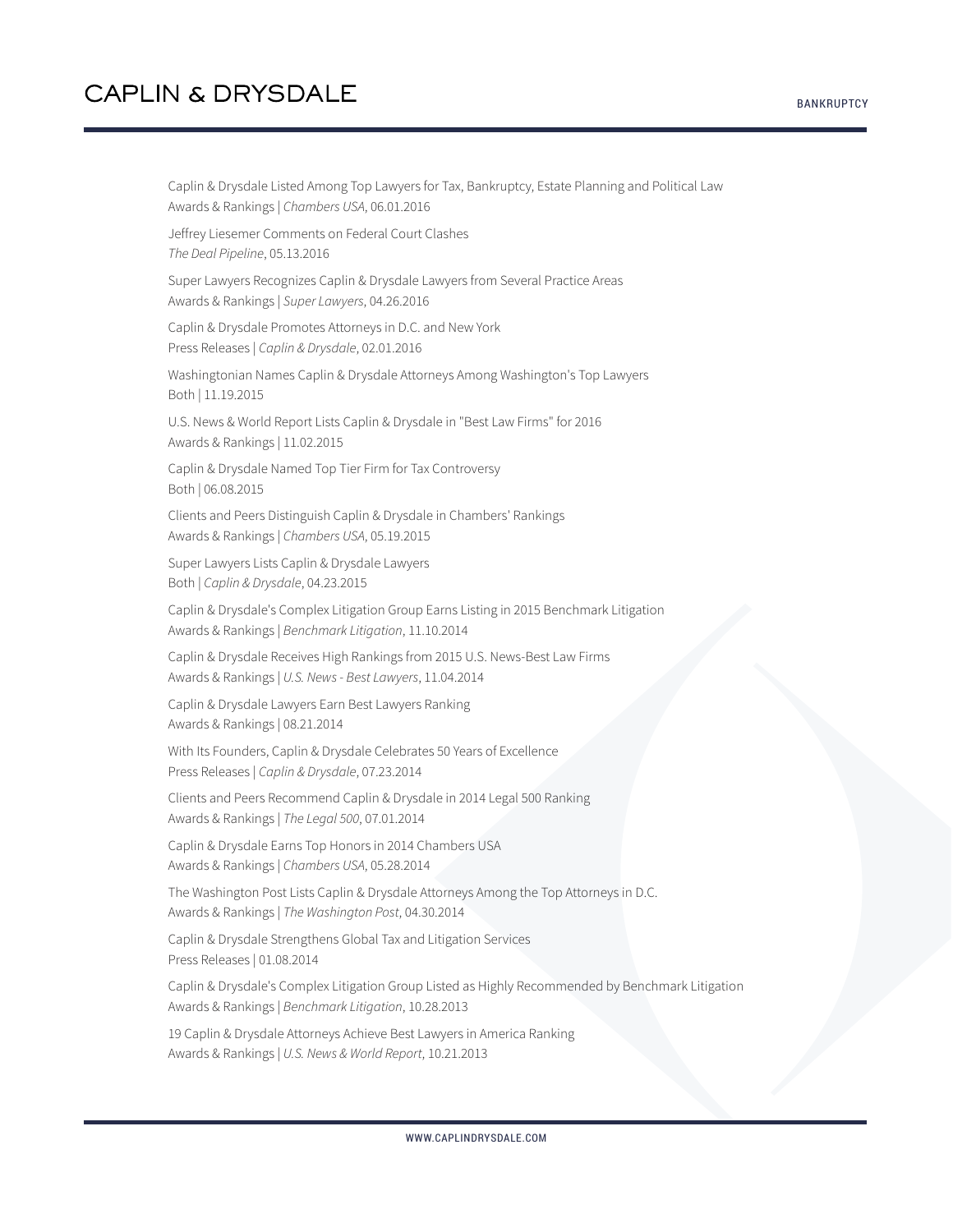The Legal 500 Recommends Caplin & Drysdale As a Leading Firm For 2013 Awards & Rankings | *The Legal 500*, 06.03.2013 14 Caplin & Drysdale Attorneys Recognized in Chambers USA 2013 Awards & Rankings | *Chambers USA*, 05.29.2013 Super Lawyers Lists Nineteen Caplin & Drysdale Attorneys Awards & Rankings | *Super Lawyers*, 04.29.2013 Caplin & Drysdale Attorneys Recognized by Peers in Best Lawyers in America Awards & Rankings | 03.18.2013 U.S. News Recognizes Caplin & Drysdale With Top Ranking Awards & Rankings | 11.08.2012 Chambers and Legal 500 Recognize Caplin & Drysdale in 2012 Top Rankings Both | *Chambers USA / The Legal 500*, 06.12.2012 Benchmark Litigation Recommends Caplin & Drysdale, Names Three Attorneys as "Litigation Stars" Awards & Rankings | *Benchmark Litigation*, 11.15.2011 The Best Lawyers in America Ranks 19 Caplin & Drysdale Attorneys as Leaders in Their Field Awards & Rankings | *U.S. News & World Report*, 09.01.2011 Chambers and Legal 500 Recognize Caplin & Drysdale in 2011 Top Rankings Both | *Chambers USA / The Legal 500*, 06.16.2011 19 Caplin & Drysdale Attorneys Named Best Lawyers in America Awards & Rankings | *U.S. News & World Report*, 08.04.2010 Chambers USA and Legal 500 Recognize Caplin & Drysdale in 2010 Top Rankings Both | *Chambers USA / The Legal 500*, 06.15.2010 Caplin & Drysdale Raises Three Attorneys to Membership in the Firm, Underscoring its Commitment to Creditors' Rights and Complex Financial Litigation

Press Releases | 02.01.2010

Chambers USA 2009 Recognizes Eight Caplin & Drysdale Attorneys as 'America's Leading Lawyers' Awards & Rankings | *Chambers USA*, 06.15.2009

European Insolvency Law Struggles to Get Ahead of Soaring Defaults *The Distressed Debt Report*, 05.26.2009

Super Lawyers Recognizes Nine Caplin & Drysdale Attorneys in Five Practice Areas Awards & Rankings | *Super Lawyers*, 03.27.2009

### EVENTS

Kevin Maclay Discusses Tort Liabilities at AIRA Advanced Restructuring & POR Conference 1:00 PM - 2:30 PM 11.15.2021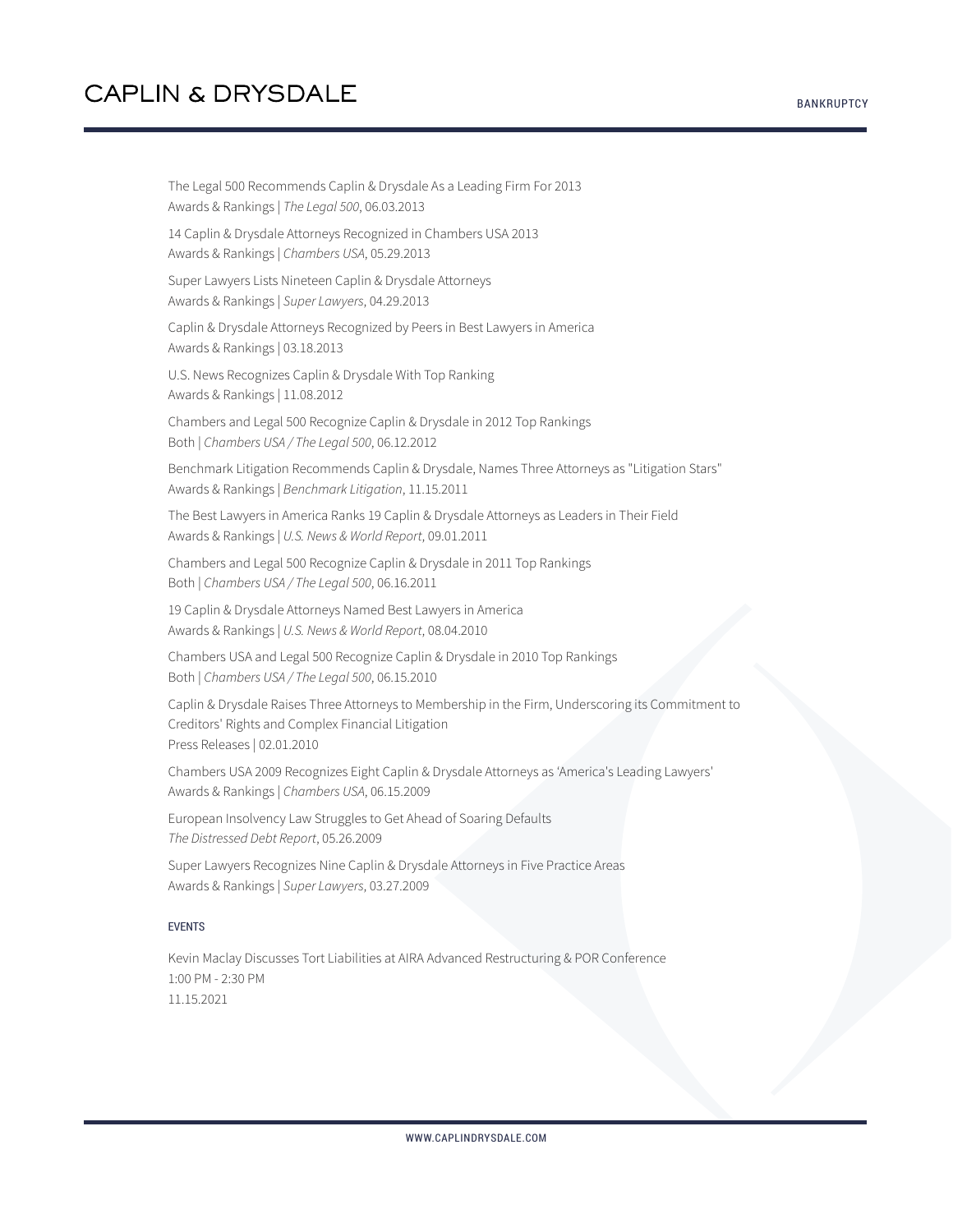Jeffrey Liesemer Addresses Cross-Border Insolvencies at American Bankruptcy Institute Program 3:00 PM - 4:30 PM 11.07.2019 Ann McMillan Discusses Asbestos Bankruptcy Trust Litigation at American Association for Justice 2019 Annual Convention 3:45 PM - 4:30 PM PST 07.27.2019 James Wehner and Sharon Want to Speak at Nonprofits and Associations Forum 07.15.2015 Walter Slocombe to Speak on the ISAB Report on U.S.-Russia Relations 01.15.2015 Jeffrey Liesemer to Speak at ABA Panel on Insurance Basics for Business Lawyers 04.10.2014 Jeffrey Liesemer Presents a LIVE Webinar on Significant Issues for Fraudulent Transfer Actions 03.25.2014 Jeffrey Liesemer to Speak at ABA 2013 Business Bankruptcy Committee Meeting 11.01.2013 Ronald Reinsel to Speak at The Distressed Debt Conference 11.10.2009 Enough is Enough: The Time for Investor Protection Against Fraud is Now!" 10.01.2009 James Wehner to Present on Derivatives in Bankruptcy 02.12.2009 Riding Out the Storm: Hedge Funds and the Financial Crisis 02.12.2009 James Wehner to Speak on Credit Default Swaps 10.30.2008 Teleconference: Credit Default Swaps Under Fire Webinars - Strafford Publications, Inc. 10.21.2008 PUBLICATIONS

Supreme Court Alert: Supreme Court Finds U.S. Trustee Fee Increase Unconstitutional *Alert* , 06.24.2022

Supreme Court Alert: Supreme Court Declines to Address the Viability of the Equitable Mootness Doctrine Article | *Lexology*, 10.29.2021

*Appeal or No Appeal*: In Stipulations, Silence on Appellate Rights Could Mean Waiver Article | 01.09.2020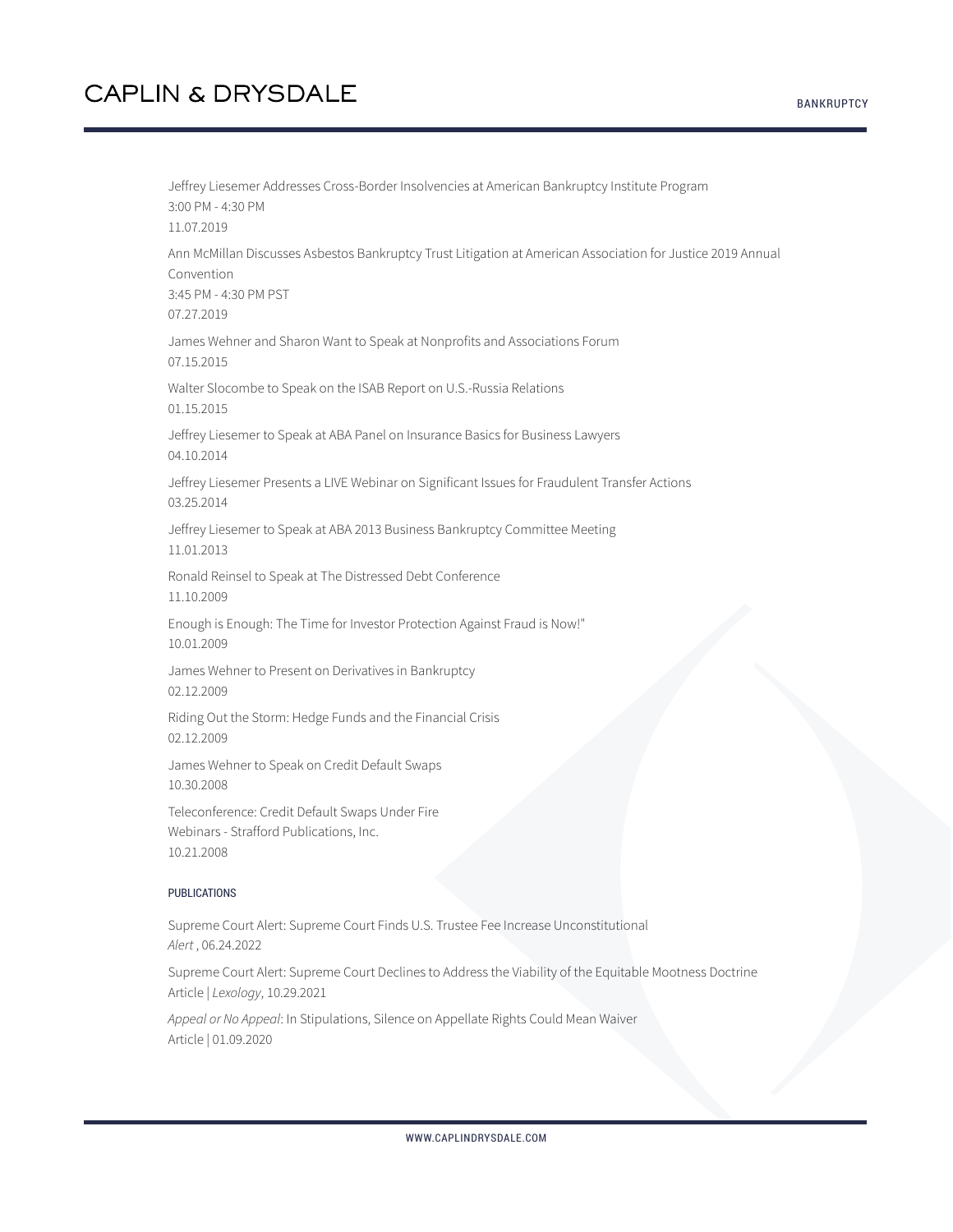SDNY Distinguishes Supreme Court, Holds Tribune Company's Leveraged Buyout Falls Within Section 546(e) Safe Harbor Provision 08.20.2019

*Garvin* and its Aftermath: The Ninth Circuit Upholds a Bankruptcy Plan Contemplating Income From a Cannabis-Related Source and Several Bankruptcy Courts Quickly Weigh In Article | 07.08.2019

When Is an Environmental Claim Not an Environmental Claim: Climate-Change Claims in Bankruptcy Courts Article | *ABI Journal*, 07.01.2019

Supreme Court Alert: The Court Holds That Third-Party Counterclaim Defendants Cannot Remove Cases to Federal Court

Article | 06.06.2019

Supreme Court Alert: A Divided Court Holds that Under the Federal Arbitration Act an Ambiguous Agreement Cannot Provide a Basis for Compelling Class Arbitration Article | *Lexology*, 05.01.2019

Ex-NFL Player's Future Concussion Settlement Payments are Protected from Creditors in Bankruptcy Article | *Lexology*, 04.25.2019

Recent Sixth Circuit Decision Clarifies Appealability of Bankruptcy Court Orders Article | *Lexology*, 12.11.2018

Current Issues in Chapter 15 Discovery Article | *International Law Office*, 08.24.2018

SDNY Bankruptcy Court Enters Final Default Judgments Against Properly Served Foreign Defendants Article | *Lexology*, 08.22.2018

Second Circuit Holds Arbitration of Alleged Violation of Discharge Injunction Conflicts with Purposes of Bankruptcy Code

Article | *Lexology*, 06.29.2018

There's No Elephant in This Mousehole: The Supreme Court Upholds State Court Jurisdiction Over Class Actions Brought Under the Securities Act of 1933

Article | *Lexology*, 05.18.2018

Is "Per Debtor" Better? Cases Analyzing Cramdown and Substantive Consolidation Reflect Ongoing Debate About Creditor Protections in Multi-Debtor Bankruptcies Article | *Lexology*, 04.19.2018

Supreme Court Alert: The Court Provides Additional Guidance on the Appropriate Level of Review of Determinations of Mixed Questions of Law and Fact by the Bankruptcy Court Article | *Lexology*, 03.19.2018

Narrower Harbors: Supreme Court Holds that § 546(e) Securities Safe Harbor Does Not Protect Transfers in Which Financial Institution Is Only a Conduit Article | *Lexology*, 03.16.2018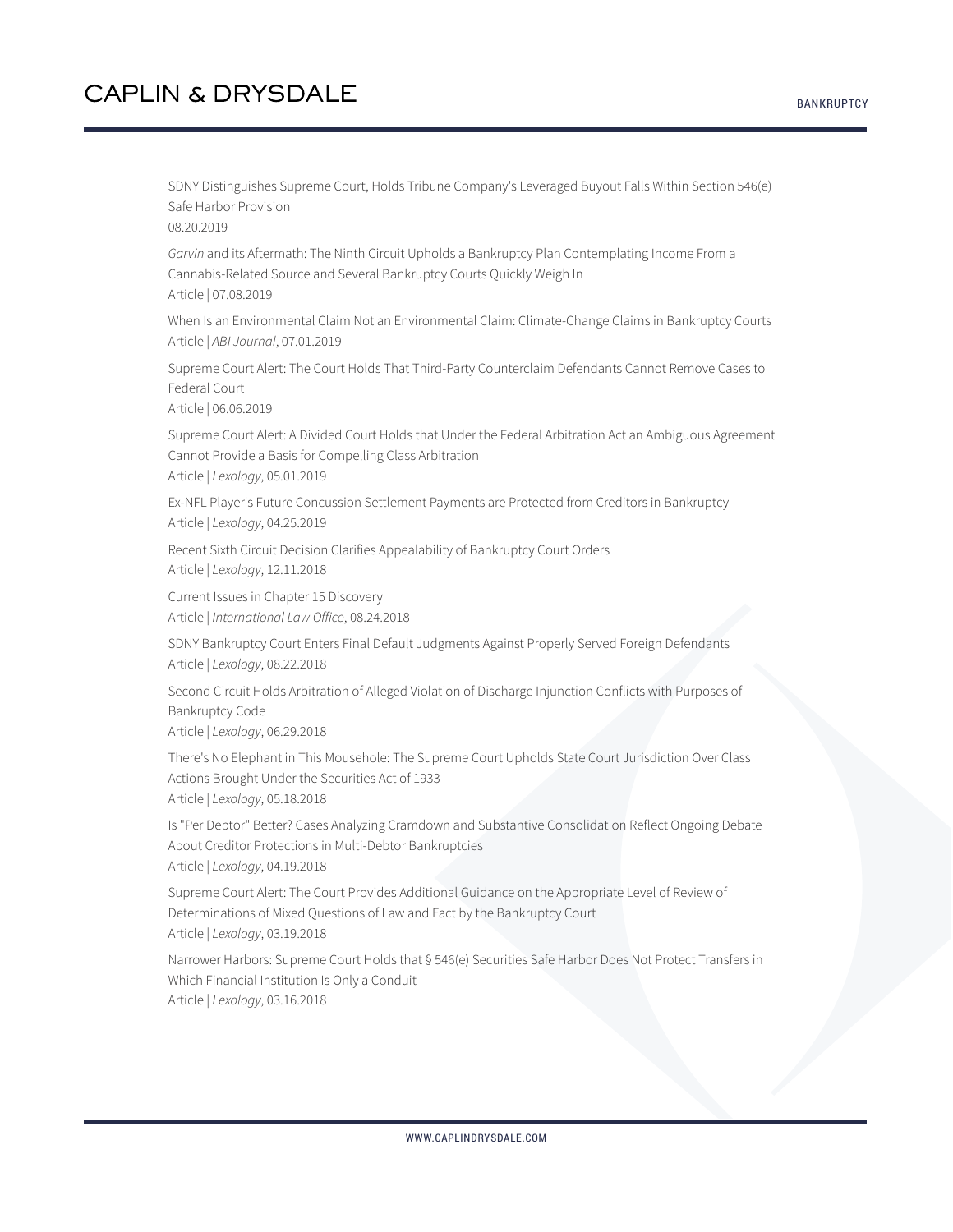Article | *Harvard Law School Bankruptcy Roundtable*, 03.13.2018 Following The Money: Trends in Cross-Border Asset Recovery Article | *IR Global*, 03.06.2018 First Circuit Finds Creditors' Committees Have Unconditional Right to Intervene in Adversary Proceedings Article | *International Law Office*, 02.09.2018 The First Circuit Joins Several Other Circuit Courts in Finding That Creditors' Committees Have an Unconditional Right to Intervene in Adversary Proceedings Article | *Lexology*, 01.23.2018 Avoiding the Voidable: Assessing Global Insolvency Practices and Processes Article | *IR Global*, 08.21.2017 Chapter 15 at 11: Threshold Requirements for Recognition Article | *International Law Office*, 03.24.2017 Chapter 15 at 11: Chapter 15 Provides Provisional Relief in Hanjin Shipping Article | *International Law Office*, 01.06.2017 Chapter 15 at 11: Bankruptcy Code's Cross-Border Insolvency Law Approaches 11th Anniversary Article | *International Law Office*, 09.30.2016 Supreme Court Nixes Puerto Rico Insolvency Law, but Congress Legislates New Path Article | *International Law Office*, 07.22.2016 Delaware Bankruptcy Court Reaffirms the Viability of Class Proofs of Claim in PacSun Bankruptcy Article | *Lexology*, 07.18.2016 Products Liability Plaintiffs Prevented From Seeking Recovery Against New GM Because the Bankruptcy Court Found Their Claims Were Not Assumed by New GM Article | *Lexology*, 04.26.2016 Second Circuit Determines that Argentine Central Bank is Not Alter Ego of Argentina Article | *International Law Office*, 03.11.2016 Supreme Court: Decisions Denying Plan Confirmation Not Appealable as of Right Article | *International Law Office*, 08.07.2015 Fairfield Sentry and the Limits of Comity in Chapter 15 Cases Article | *International Insolvency Law Review*, 07.01.2015 The Impact of Republic of Argentina v. NML Capital, Ltd.: Why the Supreme Court's Ruling Against Argentina Avoided a Host of Unintended, Negative Consequences Article | *Maryland Journal of International Law*, 05.06.2015

The First Circuit Joins Several Other Circuit Courts in Finding That Creditors' Committees Have an

Unconditional Right to Intervene in Adversary Proceedings

Fairfield Sentry and the Limits of Comity in Chapter 15 Cases Article | *International Law Office*, 03.20.2015

Appeal Court Expands Stockbroker Defence to Non-Securities Transactions Article | *International Law Office*, 12.19.2014